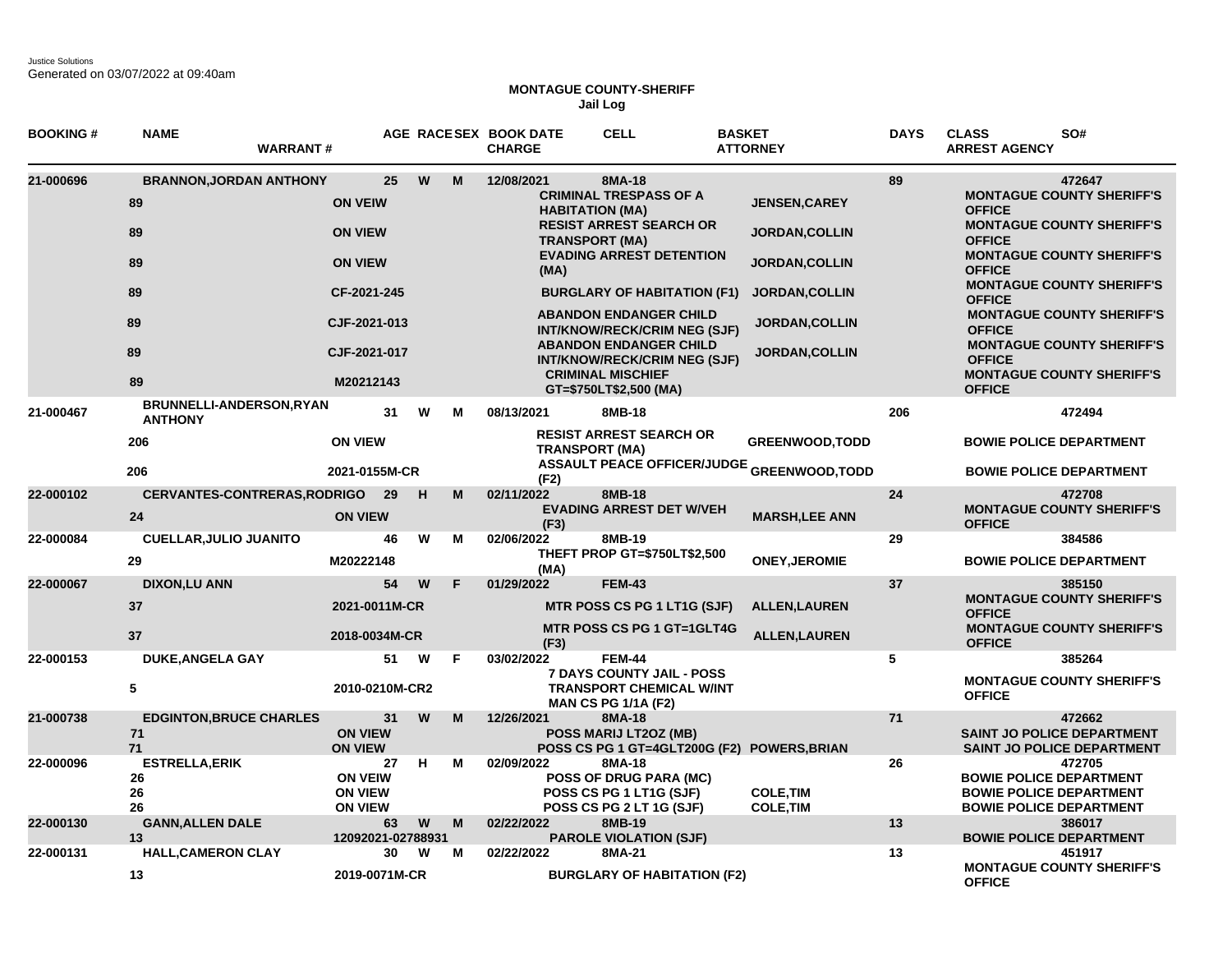|             | 13                                             | 2019-0071M-CR       |   |    | <b>MOTION TO PROCEED ADJ OF</b><br><b>GUILT-BURGLARY OF HABITATION</b><br>(F2)        |                        |                | <b>MONTAGUE COUNTY SHERIFF'S</b><br><b>OFFICE</b>           |
|-------------|------------------------------------------------|---------------------|---|----|---------------------------------------------------------------------------------------|------------------------|----------------|-------------------------------------------------------------|
| 21-000295   | HERNANDEZ, OSCAR ALFREDO<br>290                | 26<br>F2021568      | н | M  | 05/21/2021<br>$1M-47$<br><b>SOB - SEXUAL ASSAULT IN</b><br><b>DISASTER AREA (F1)</b>  | <b>ODOM,LANHON</b>     | 290            | 469754<br><b>TEXAS DEPARTMENT OF PUBLIC</b><br><b>SAF</b>   |
|             | 290                                            | PRL2105000127       |   |    | <b>ICE HOLD ()</b>                                                                    | <b>ODOM,LANHON</b>     |                | <b>TEXAS DEPARTMENT OF PUBLIC</b><br><b>SAF</b>             |
| 22-000145   | <b>HILLIARD, DAVID BURNS</b><br>$\overline{7}$ | 60<br>2021-0122M-CR | W | м  | 02/28/2022<br>8MA-19<br><b>FAILURE TO APPEAR-BURG OF</b><br>HAB (SJF)                 |                        | $\overline{7}$ | 387350<br><b>MONTAGUE COUNTY SHERIFF'S</b><br><b>OFFICE</b> |
|             | $\overline{7}$                                 | 17943-01            |   |    | <b>PUBLIC INTOX (MC)</b>                                                              |                        |                | <b>MONTAGUE COUNTY SHERIFF'S</b><br><b>OFFICE</b>           |
| 21-000747   | <b>MCGEE, KEVIN SCOTT</b>                      | 50                  | W | M  | 12/30/2021<br>8MB-21<br><b>AGG ASSAULT</b>                                            |                        | 67             | 453775                                                      |
|             | 67                                             | <b>ON VIEW</b>      |   |    | DATE/FAMILY/HOUSE W/WEAPON<br>(F1)                                                    |                        |                | <b>BOWIE POLICE DEPARTMENT</b>                              |
| 21-000744   | <b>MONEY, WESLEY FRANKLIN</b>                  | 25                  | W | м  | 8MB-21<br>12/29/2021<br><b>EVADING ARREST DETENTION</b>                               |                        | 68             | 471337                                                      |
|             | 68                                             | <b>ON VIEW</b>      |   |    | (MA)                                                                                  |                        |                | <b>BOWIE POLICE DEPARTMENT</b>                              |
|             | 68                                             | <b>ON VIEW</b>      |   |    | POSS STOLEN PROP(THEFT PROP<br>\$100-\$750) (MB)                                      |                        |                | <b>BOWIE POLICE DEPARTMENT</b>                              |
|             | 68                                             | <b>ON VIEW</b>      |   |    | <b>FRAUD USE/POSS IDENTIFYING</b><br>INFO # ITEMS 5LT10 (F3)                          | JORDAN, COLLIN         |                | <b>BOWIE POLICE DEPARTMENT</b>                              |
|             | 68                                             | <b>ON VIEW</b>      |   |    | <b>POSS DANGEROUS DRUG (MA)</b>                                                       | <b>JORDAN, COLLIN</b>  |                | <b>BOWIE POLICE DEPARTMENT</b>                              |
|             | 68                                             | 2021-0142M-CR       |   |    | <b>CAPIAS/MTP-POSS CS PG 1 LT1G</b><br>(SJF)                                          | JORDAN, COLLIN         |                | <b>BOWIE POLICE DEPARTMENT</b>                              |
| 22-000022   | <b>NEISS, JERRY ALAN</b><br>54                 | 35<br>F20212625     | W | M  | <b>TRS-48</b><br>01/12/2022<br>FAIL TO COMPLY SEX OFF DUTY<br>TO REG LIFE/ANNUAL (F3) | JORDAN, COLLIN         | 54             | 464970<br><b>MONTAGUE COUNTY SHERIFF'S</b><br><b>OFFICE</b> |
| 22-000065   | PADGETT, AMY ELIZABETH                         | 25                  | W | F. | 01/29/2022<br><b>FEM-43</b>                                                           |                        | 37             | 469738                                                      |
|             | 37                                             | 2020-0042M-CR       |   |    | MTR - BURGLARY OF HABITATION <sub>COLE,</sub> TIM<br>(F2)                             |                        |                | SAINT JO POLICE DEPARTMENT                                  |
|             | 37                                             | 2020-0153M-CR       |   |    | MTR - POSS CS PG 1 GT=1GLT4G<br>(F3)                                                  | <b>COLE, TIM</b>       |                | SAINT JO POLICE DEPARTMENT                                  |
|             | 37                                             | 2020-0154M-CR       |   |    | MTR - POSS CS PG 1 LT1G (F)                                                           | <b>COLE, TIM</b>       |                | SAINT JO POLICE DEPARTMENT                                  |
|             | 37                                             | 2021-0192M-CR       |   |    | <b>MTR - POSS CS PG 1</b><br>GT=4GLT200G (F2)                                         | <b>COLE, TIM</b>       |                | <b>SAINT JO POLICE DEPARTMENT</b>                           |
| 22-000157   | <b>REAVES, BILLY JACK</b>                      | 42                  | W | M  | 03/03/2022<br>8MB-21                                                                  |                        | 4              | 391686                                                      |
|             | 4                                              | 03-01-2022-05970005 |   |    | <b>PAROLE VIOLATION-BLUE</b><br><b>WARRANT()</b>                                      |                        |                | <b>MONTAGUE COUNTY SHERIFF'S</b><br><b>OFFICE</b>           |
| 22-000155   | <b>ROY, EVAN NATHANIEL</b>                     | 37                  | W | М  | 03/03/2022<br>8MB-18                                                                  |                        | 4              | 472727<br><b>TEXAS DEPARTMENT OF PUBLIC</b>                 |
|             | 4                                              | 03022022 - 06680380 |   |    | <b>PAROLE VIOLATION-BLUE</b><br><b>WARRANT()</b>                                      |                        |                | <b>SAF</b>                                                  |
| 21-000266   | <b>SANDERS, LANE JOSEPH</b>                    | 25                  | W | M  | 05/07/2021<br>8M-16<br><b>MTP - POSS CS PG 1</b>                                      |                        | 304            | 471332                                                      |
|             | 304                                            | 2020-0133M-CR       |   |    | GT=4GLT200G (F2)                                                                      | <b>WILLIAMS, ROGER</b> |                | <b>BOWIE POLICE DEPARTMENT</b>                              |
|             | 304                                            | 2020-0134M-CR       |   |    | <b>MTP - EVADING ARREST</b><br><b>DETENTION W/VEH OR</b><br><b>WATERCRAFT (SJF)</b>   | Williams, Roger        |                | <b>BOWIE POLICE DEPARTMENT</b>                              |
|             | 304                                            | <b>ON VIEW</b>      |   |    | <b>RESIST ARREST SEARCH OR</b><br><b>TRANSPORT (MA)</b>                               | Williams, Roger        |                | <b>BOWIE POLICE DEPARTMENT</b>                              |
| 21-000668*1 | <b>SMITH, COBY WAYNE</b>                       | 33                  | W | М  | 8M-14<br>03/03/2022                                                                   |                        | 4              | 439547                                                      |
|             | 4                                              | 2021-0004 M-CR      |   |    | <b>MOTION TO REVOKE TAMP FAB</b><br>PHYS EVIDENCE W/ INT IMPAIR<br>(F3)               | <b>ALLEN, LAUREN</b>   |                | <b>MONTAGUE COUNTY SHERIFF'S</b><br><b>OFFICE</b>           |